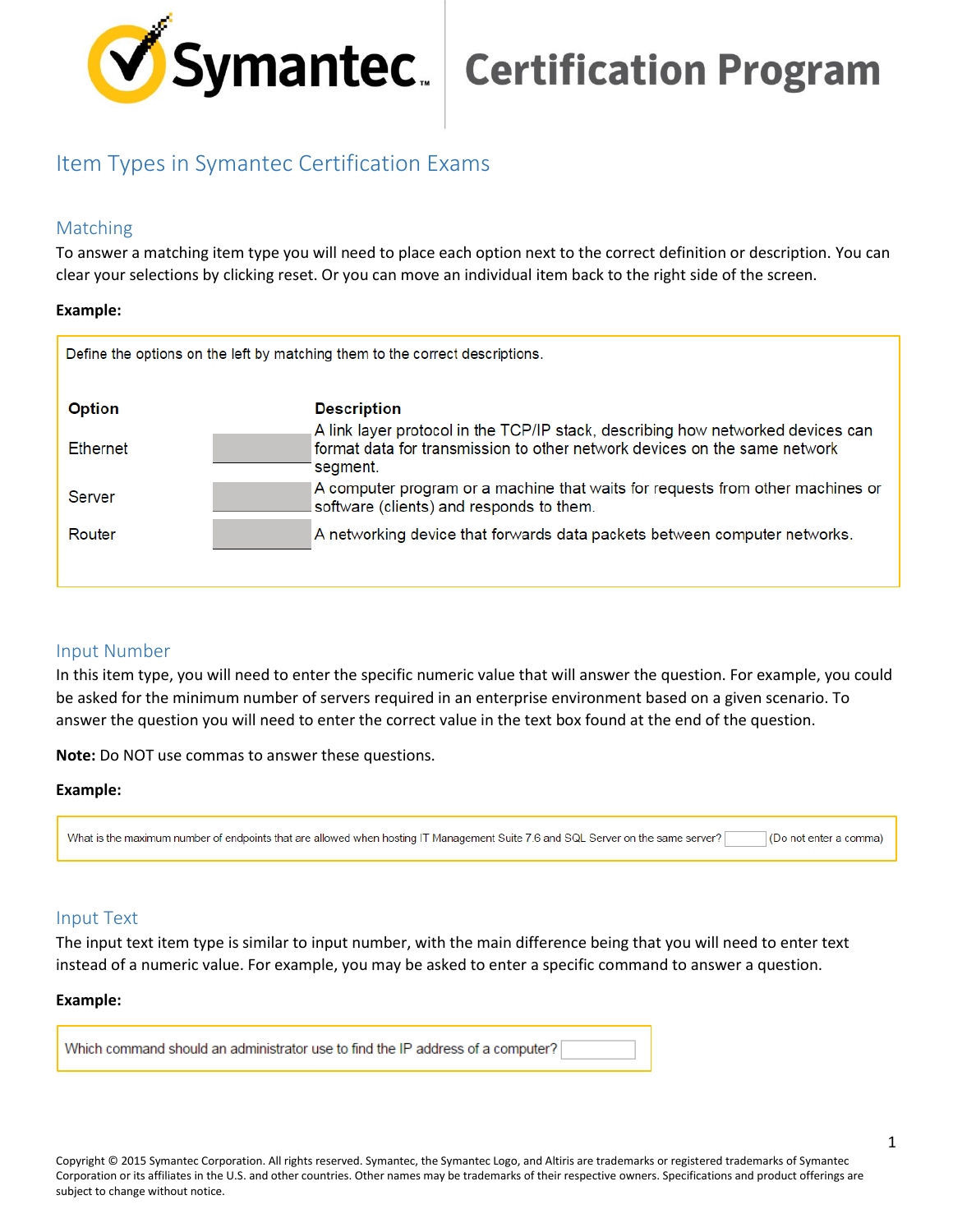

# Symantec. | Certification Program

## Hot Area

A hot area item will ask you to answer the item by clicking on a "hot" area of a graphic. Hot area items are essentially multiple choice items with graphical answer choices. To answer a hot area item, click on the correct option.

## **Example:**

An administrator needs to share a PowerPoint presentation with other administrators by email.

What should the administrator do to share the PowerPoint presentation?

Click on the correct option in user interface.



Copyright © 2015 Symantec Corporation. All rights reserved. Symantec, the Symantec Logo, and Altiris are trademarks or registered trademarks of Symantec Corporation or its affiliates in the U.S. and other countries. Other names may be trademarks of their respective owners. Specifications and product offerings are subject to change without notice.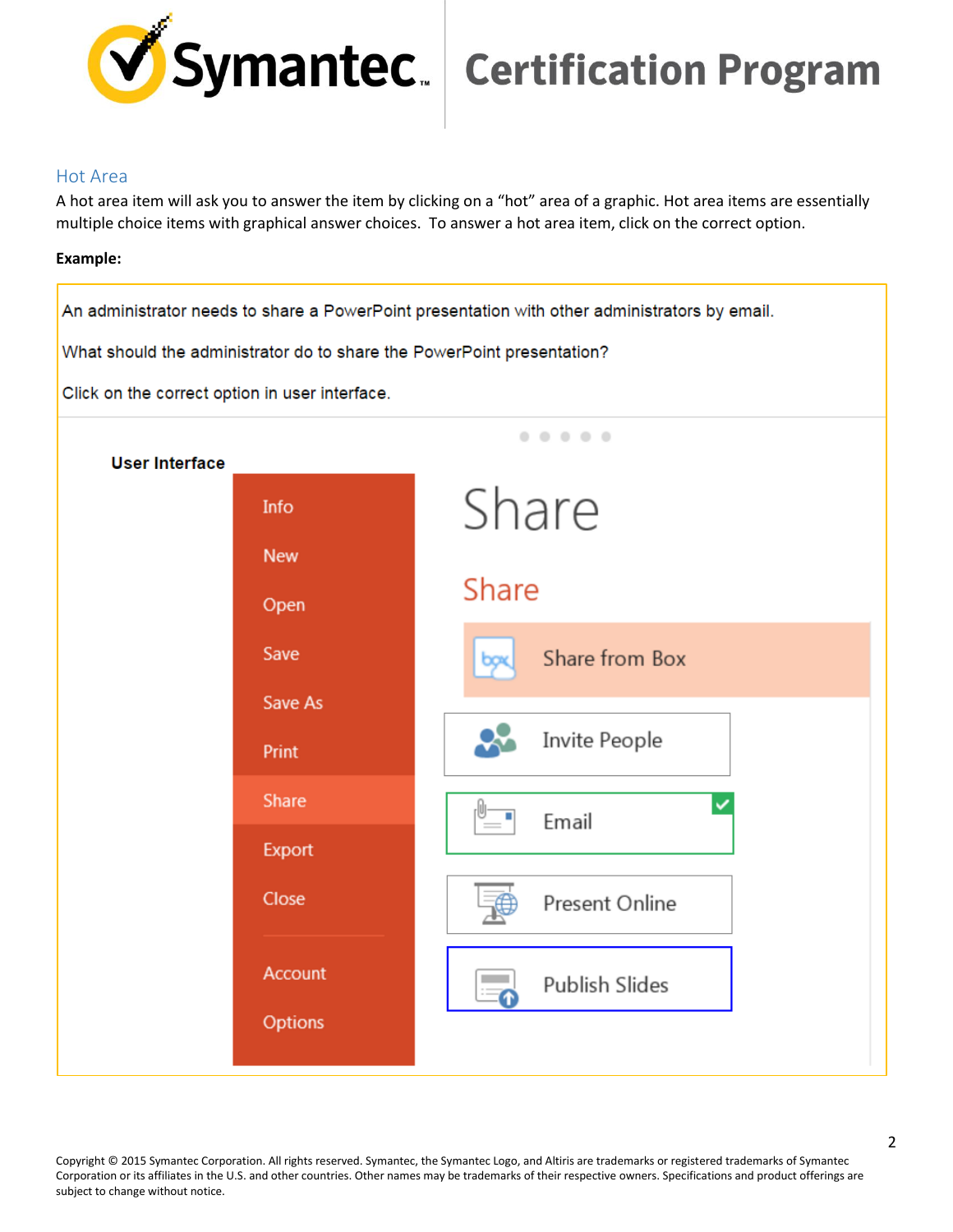

## Point and Click

A point and click item type will ask you to identify where you would click to accomplish a task. To answer this item type you will need to look at the screenshot provided and place the " $\blacktriangleright$ " mark in the correct location. If you want to change your answer, simply move to another area of the screenshot and place the mark again.

## **Example:**

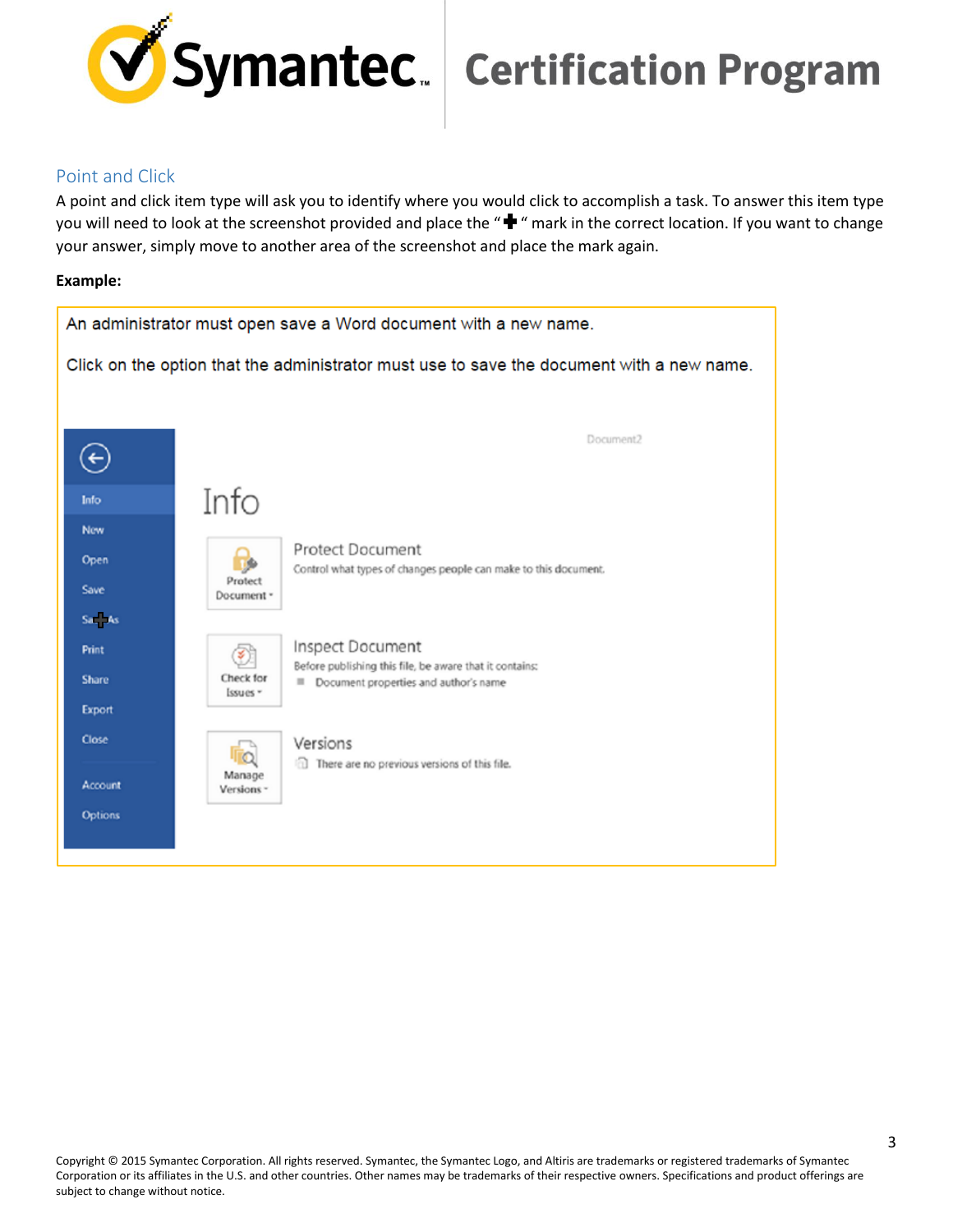

# Drag and Drop

To answer a drag and drop item type you will need to select and drag answer options from the source area on the left side of the screen to the correct targets in the answer area on the right side of the screen. You can clear your selections by clicking reset. Or you can move an individual item back to the right side of the screen.

## **Example:**

Drag the component to the appropriate location on the map to complete the Network and Sharing Center graphic.